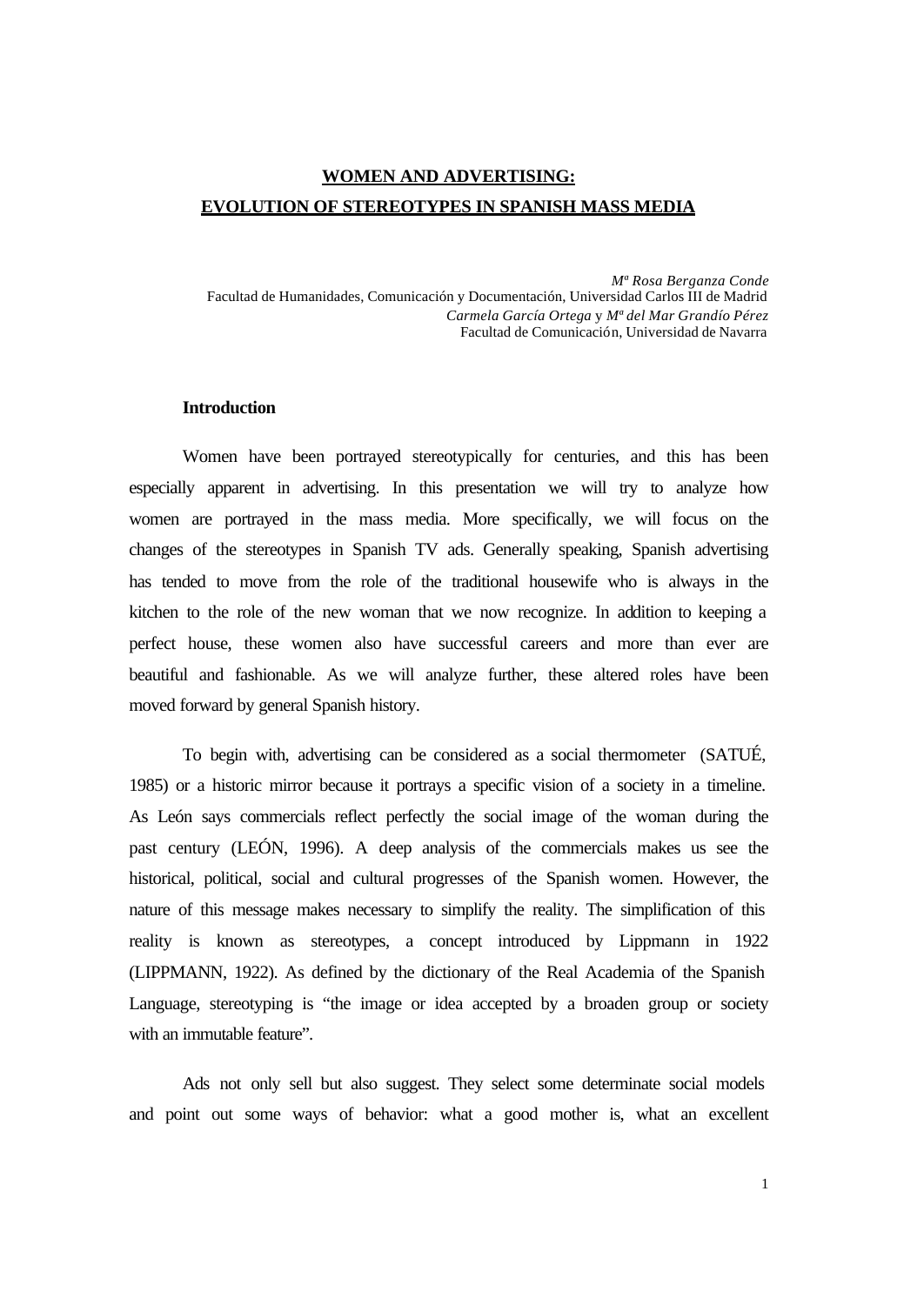professional is. Commercials show wonderful girls or boys that a mother would be proud of. Advertising chooses these models as the good one's and gives the audience a specific vision of people and society. From this point of view, it is very interesting to mention here the concept of framing. Frames constitute "principles of selection, emphasis and presentation that organize the social construction of reality. Frames and framing devices provide *coding instructions* about how to interpret an ad's organization of meaning" (GOLDMAN, 1992).

### **Those old stereotypes**

This presentation is based on a project called "Observatory of Advertising in Navarra". This research fits into an agreement between the University of Navarra and the Instituto Navarro de la Mujer, an institute that belongs to the Government of Navarra. This research has been elaborated by a group of investigators of the Department of Public Communication of the University of Navarra.

The purpose of this project was to analyze the image of women in Spanish advertising in 2001 comparing to the ads showed in the past. We have published a book with the title *El espejo mágico*, *la nueva imagen de la mujer en la publicidad actual* whose translation in English is *The magic mirror, the new image of the women in the actual advertising* (SÁNCHEZ ARANDA, GARCÍA ORTEGA, GRANDÍO PÉREZ & BERGANZA CONDE, 2002).

For this communication we have selected 204 TV commercials from 1957 to 1999 (RAVENTÓS RABINAT, 2001) and 1287 TV ads from 2001 in order to show how women stereotypes have developed from the very beginning of television to nowadays.

Women in Spanish advertising are not the same as those 40 years ago, obviously. Women have diversified their roles in our society. Commercials from the late fifties and sixties show a woman who consumes, mainly, household products, cosmetics, electrical appliances, food and clothes (FALCÓN, 1996). The vast majority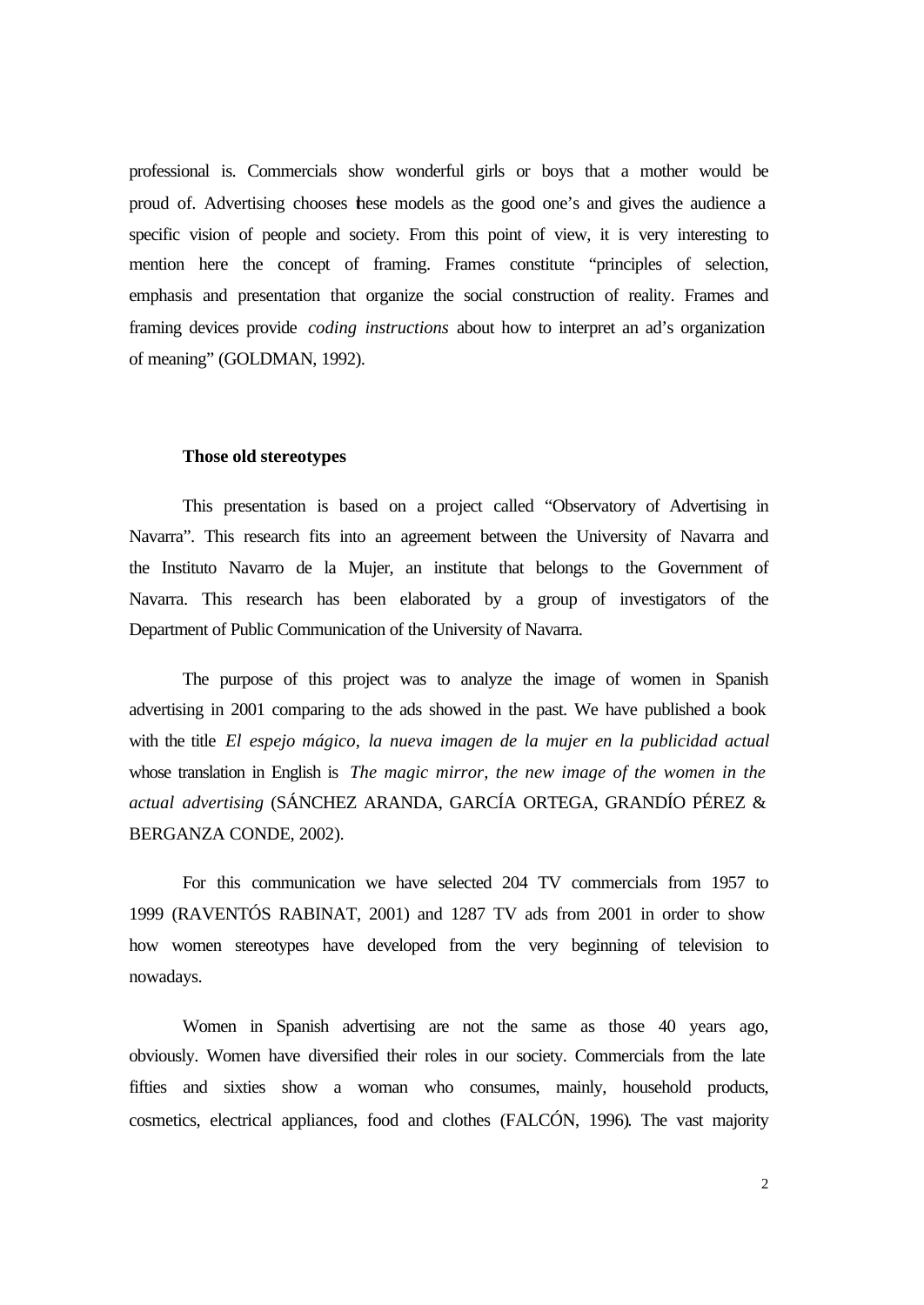of these products makes the work of the housewives easier and shows the progressive deregulation of prices that the Spanish Government started with the Plans of Economic Development. This economic development shows new consumer habits, a best Welfare Society and the purchasing power of the families. It came together with deeper cultural and social changes that were the beginning of a big transformation in Spain. In spite of the increasing incorporation of the women into the workforce (INSTITUTO DE LA MUJER, 1987), the commercials from the sixties showed the housewife as the main character. We can also not forget that in 1969 women needed a special authorization from a man to trade, transfer propriety, have the tutorship and access to a paid job. In some cases, men were the legal representatives of women (ANDERSON & ZINSSER, 1992).

You can see in the video that we have prepared a good example of the period from 1957-1967. *Cocina Corcho* ad shows a perfect wife who has cooked a delicious roast for her wonderful husband. According to the main character, the oven will contribute in order to perpetuate the special moments the couple has lived together (she is happy because he enjoyed the meal and he is also happy because of his wife's effort). The marriage in this commercial is that of the typical one in Spain during the sixties. The woman reflects perfectly the traditional housewife from those times: she has been cooking the whole morning in order to please her husband. As you can see, the man is wearing a very smart suit because he has just arrived from work. She is wearing comfortable clothes and an apron because she has spent the whole morning at home. This couple represents very well the traditional roles of women and men those days: the man is who works and earns money and the woman is who stays at home cooking and cleaning.

During the sixties, Spanish viewers could watch many commercials with film stars that symbolized the characteristics, the personality and the Spanish folklore. The second commercial that you will watch in the video is *Phillips* radio and television sets with the actress Carmen Sevilla as main character. She starts in the commercial saying: "I am a flamenca yeyé" (typical Andalusian dancer). Then, she says: "I have two television sets and thanks to them I can see very well the bulls and the goal" (two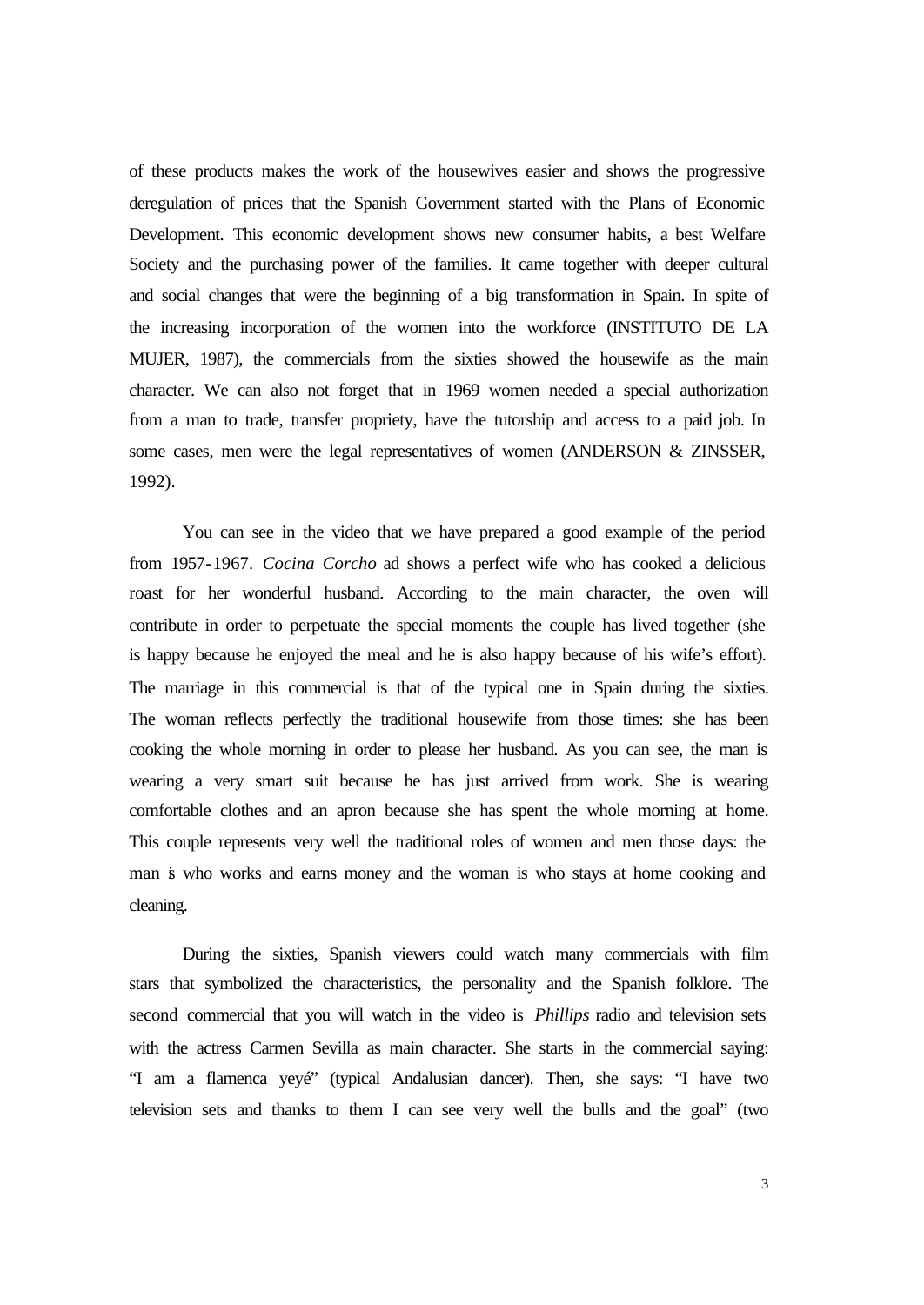activities, the bullfight and the soccer, very popular in Spain, in particular, among the male fans). Therefore, men will enjoy these products as well. It is also very significant when the actress says: "Arcadio has bought this radio for me". This signifies that the man has bought the products because he is who has and who earns the money and, as the writer Carmen Martín Gaite said advertising in the sixties was aimed at men through women, that is to say, advertisers used women to sell products to men (MARTÍN GAITE, 2000). There is also relevance when she uses a pun "*Phillips family, Phillips family*" with a very strong Spanish pronunciation very similar to "Happy family, happy family".

Other actresses also played the female leads in the sixties' commercials. For instance, Rafaela Aparicio and Florinda Chico played the opposite of Carmen Sevilla's glamour in the *Phillips* commercial. These two actresses perform two housewives. They announce a sort of rice called *Brillante*. Rafaela Aparicio is cooking paella, one of the most typical Spanish meals, when her niece arrives. This rice is boiled with more water and during more time and, because of that, the paella is delicious.

As you can see, women in advertising in the early sixties are housewives or film stars. They mention the folklore, the bulls, the soccer, the paella*…,* all the typical Spanish activities.

Coming back to the historical facts, the seventies were the culmination of the process of opening up in Spain. King Juan Carlos I ascended the throne, general elections were called and the Constitution was approved. By the way, the Constitution was a milestone in women's history because article 14 of the Constitution recognizes the equal opportunities for all the Spanish citizens without any discrimination.

Spain started to have more liberties and less moral control. An example of that are the mini-skirts that many models wore in the ads. We can see very often women out of the house having fun in pubs and cafeterias.

In 1970, women increased their educational and job opportunities in Spain. The gender stereotypes started to dissipate. However, this increasing presence of women in

4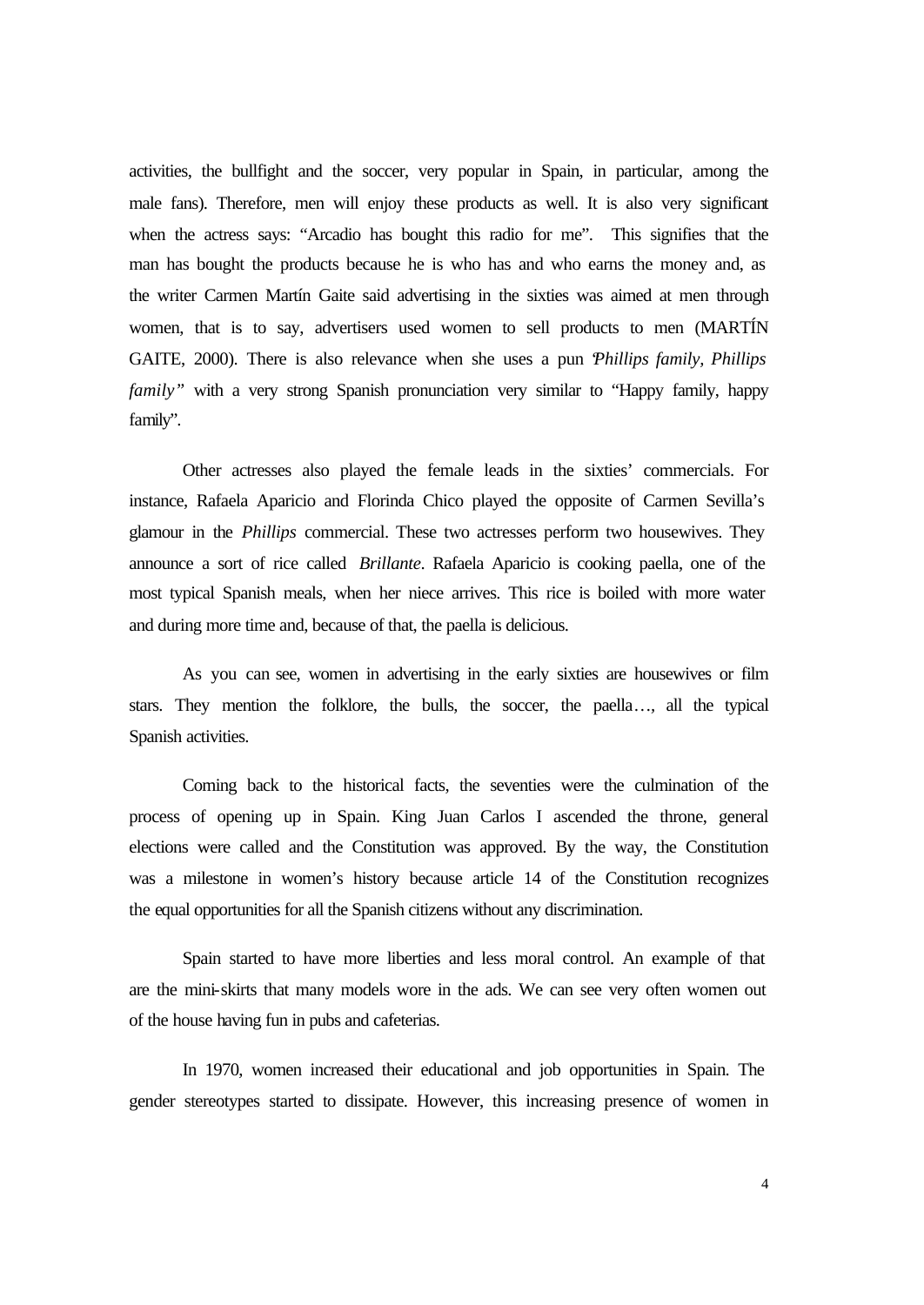the workforce does not involve important social changes related to the functions of women in the society. In fact, women have not any charge of responsibility at workplace. We have to say that it was in the law of 20th of August in 1970 when women were allowed to keep their jobs when they get married. We can see all this new reality in a good example of the advertising of those days: tights *Mimí* from 1976. In this commercial, we can see some girls in their workplace. Their male colleagues admire them. The voice over says: "The most important discoveries." Then, the camera shows the legs of a girl. "I could discover them thanks to *Mimí"* says one of the men, which means he has discovered these woman's legs.

As we can see, women have moved from the kitchen to a workplace but there, they are considered as sexual objects. This consideration of the woman as a sexual object has been used from the very beginning of advertising and it is still going on today. Women are just seen as bodies. In the eighties, we can see ads like this, for example, the economic newspaper *La Gaceta de los Negocios* from 1989. In this commercial there is a woman, she looks like a businesswoman, with blonde long hair and wearing a striking suit. All the men turn their heads appealed by the girl. Only one man does not pay attention because he is reading *La Gaceta de los Negocios.* As the voice over says taking into account the pretty girl as a sexual object: "There is nothing more serious, more interesting, more funny, more exciting and attractive than the world of business".

In the decade of the nineties, the advertisers realized the new role of women in the society and tried to get their attention and their money. Some decades ago, advertising was aimed at housewives. In 1990, ads were aimed at new women so, the female leads wore more appealing colors, they worked in offices, they went out at night with their friends, they drank alcohol and they drove their own car.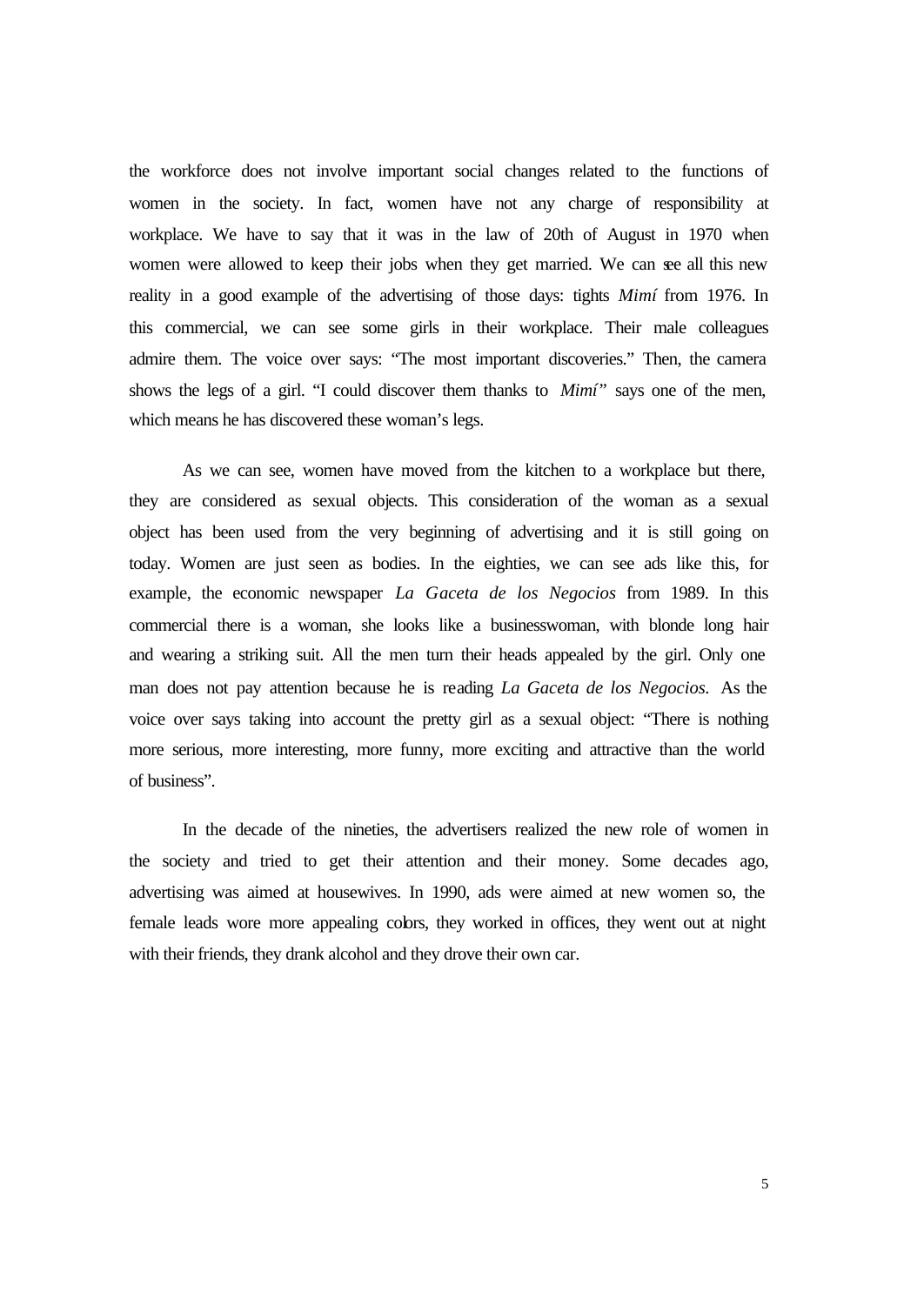#### **Towards new stereotypes**

New stereotypes are consolidated in order to portray women on television. Features that some years ago were unimaginable are now common in this new portrayal of women. They are more independent and self-confident. We have to mention the new role women have at home and in the workplace, their strong behavior and the way they are portrayed as an icon of beauty.

Commercials in 2001 represent a new professional woman that had reached some banned areas years ago. A good example of that is the commercial of *Telefónica*. In this add a woman called Pilar Asiaín appeared as telecommunications engineer. On the screen is written her telephone number and her e-mail account. She seems to be a very intelligent and independent woman.

Another commercial that we should pay special attention is *Fuerzas Armadas.*  Therefore, in this commercial we can see a young woman in a library. The 25 year-old girl is wearing trousers and a comfortable T-shirt. She is looking for a book and she stops in front of a very high shelf. The girl looks up and she starts to climb. Then, the voice over says: "If you have no limits to reach your goals, be ready for the best in the professional military service. Anything you are interested in is available in a military service totally professional. Here you have what you were looking for". While the voice over is talking, many images of women and men soldiers appear. As you can see, there is no difference between men and women in this commercial.

The fact that the women work out of the house has modified the familiar structure and the relationship between women and the house. Some decades ago, women dedicated themselves to the house, the kitchen, their husbands and their children. Nowadays, women have put all these situations together with their jobs. Therefore, women in advertising show up their new role at home and, in many occasions their husbands also helps, something unthinkable some decades ago.

New stereotypes, however, have been created. For example, the superwoman who works at home and also has a job. She is in charge of many responsibilities at work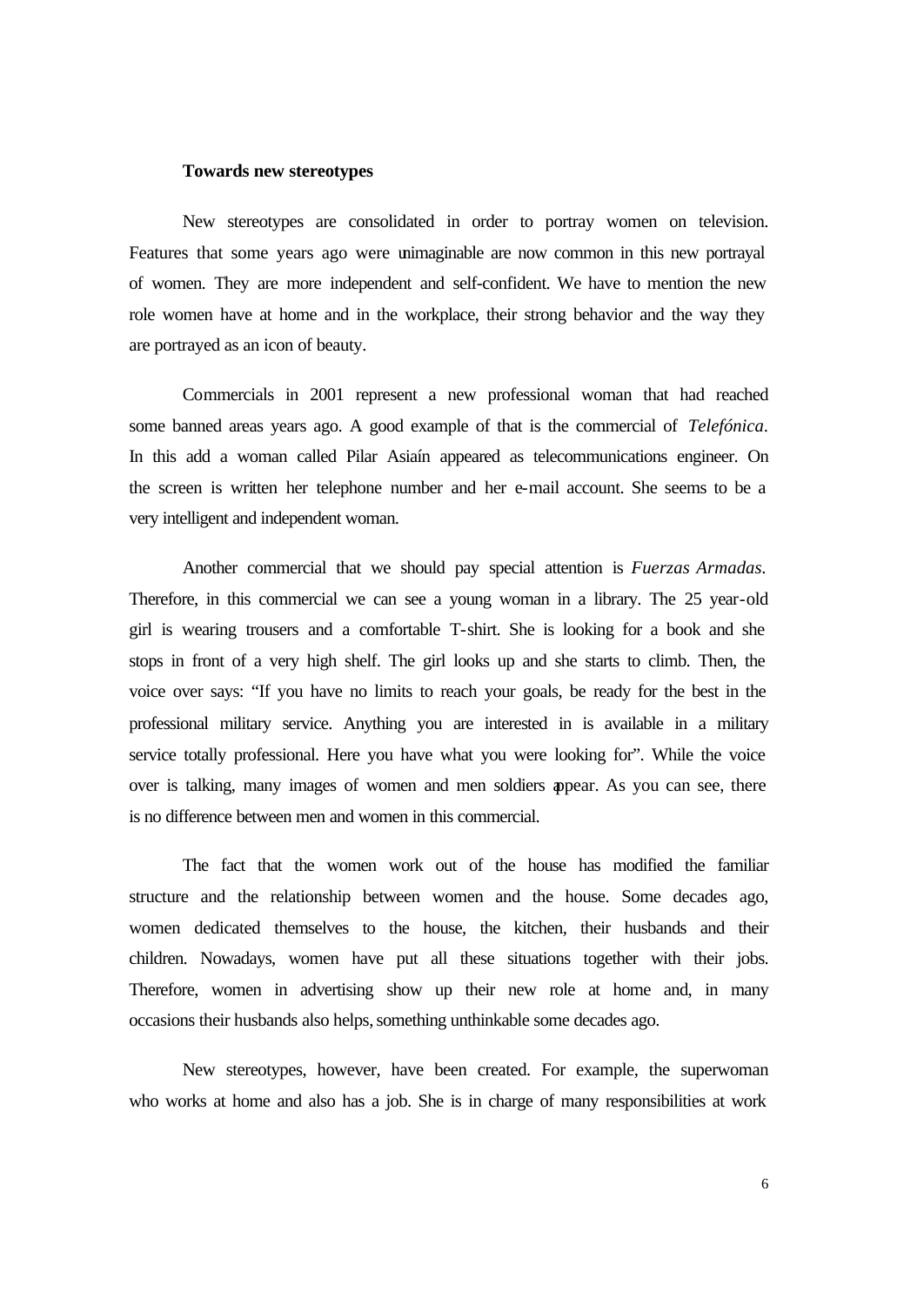but she also is in charge of the activities at home and taking care of the children. Advertisers use this image to announce products related to health and good diet.

Nevertheless, the media representations of women who work are not equal to reality. Only 2.1% of the announcements analyzed shows women with jobs that were not associated to their sex historically (for example, soldier or spy).

Women in advertising of this century have a strong personality and character. Many times is the woman who makes the decision, especially, in love affairs. A good example of this characteristic is *Solero Shots*. A young boy is in a party and the atmosphere is very hot. He goes to a refrigerator looking for a drink. When he opens the door, a very attractive girl with a perfect body dressed in a small green dress hugs and kisses him. He does not know what to do. Suddenly, the girl disappears and she turns into small ice balls. The ice is as fresh as the girl.

To finish with, there is a change in the representation of the beauty of women. They are more natural and close to the reality than some years ago. We could see this new beauty in commercials of *Telefónica* and *Fuerzas Armadas.* Yet, women still show an ideal beauty in the commercials of cosmetics and clothes.

## **Conclusions**

To summarize, we have noticed a little but firm progress in the representation of women in Spanish ads in the last 40 years. It is due to the diversification of women's roles in our society. On one hand, some gender stereotypes have dissipated (for instance, woman does not appear just in the kitchen with her husband and her children, and now she is more educated, fashionable and independent than ever). On the other hand, advertisers do not use women as sexual object to catch the eyes of male viewers as much as they used to do it.

Nevertheless, there are still many stereotypes, which degrade women's dignity, although advertisers do not use them as much as decades ago. There is not so common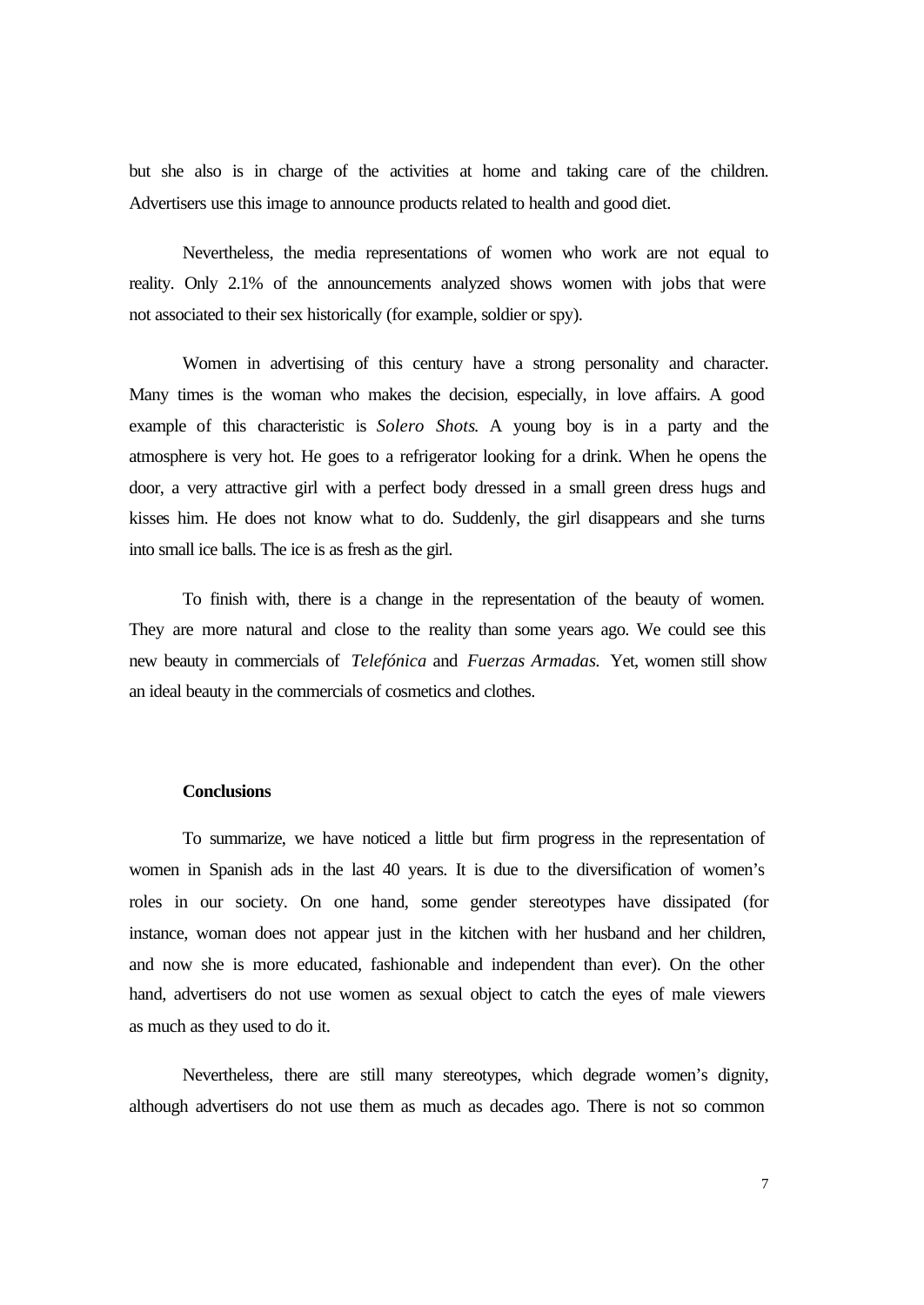to see women with perfect bodies in actual advertisements. The new woman's beauty is closer to reality. If we compare historical ads to actual one's, we see that 77% of historical commercials showed women with perfect bodies in the past. Nowadays, girls with perfect bodies appear in 45% of announcements. Although advertisers still use actresses and professional top models to represent an ideal beauty, actual advertising shows more real women. It happens the same with the image of women as aesthetic resort. Some decades ago, women appear in 80.9% of ads just as a resort and now they appear in 59.5%.

It is significant that advertisers do not use domestic violence at all to sell their products.

Women do not receive a special treatment for being women. Only 1.5% of ads analyzed shows polite men and courtesy towards women. In the past, 3.9% of commercials did it. Girls are not weak and inferior to men anymore. In the historical analysis ads showed 8.8% of female weakness and now it has disappeared. Many times the woman is who makes the decision and has a stronger personality.

To finish with, women are not used as sexual object so often (29.4% vs. 11.4%). Nevertheless, there are still some ads which use them. We can see examples of this in commercials like *ONCE* and *Kas Naranja* from 2001. In the first one, the camera shots the breast of a woman and, in the second one, we can see a group of boys who are looking also the breast of a girl.

## **References**

ANDERSON, Bonnie S, y ZINSSER, Judith P. *Historia de las mujeres: una historia propia*, vol. 2. Barcelona: Crítica, 1992, p. 648.

FALCÓN, Lidia. *Mujer y Sociedad.* Madrid: Vindicación Feminista, 1996.

GOLDMAN, Robert, *Reading ads socially*, Routledge, London, 1992, p. 65.

8